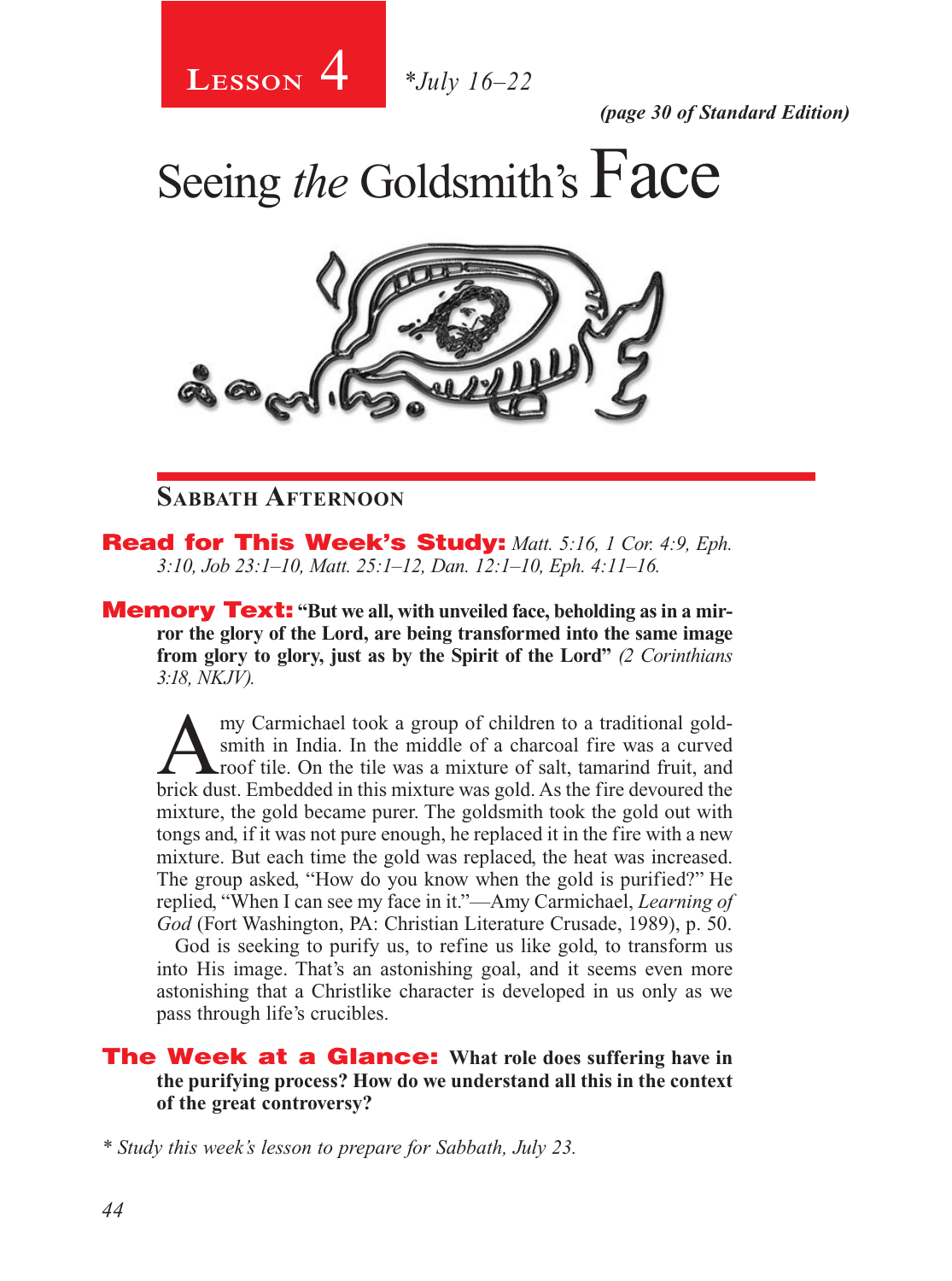# **"In His Image"**

**"For whom He foreknew, He also predestined to be conformed to the image of His Son, that He might be the firstborn among many brethren"** *(Rom. 8:29, NKJV).*

In the beginning, God made us in His image *(Gen. 1:27)*, but that image has been corrupted by sin.

\_\_\_\_\_\_\_\_\_\_\_\_\_\_\_\_\_\_\_\_\_\_\_\_\_\_\_\_\_\_\_\_\_\_\_\_\_\_\_\_\_\_\_\_\_\_\_\_\_\_\_\_

\_\_\_\_\_\_\_\_\_\_\_\_\_\_\_\_\_\_\_\_\_\_\_\_\_\_\_\_\_\_\_\_\_\_\_\_\_\_\_\_\_\_\_\_\_\_\_\_\_\_\_\_

#### In **what ways do we see this defacing of God's image in humanity?**

It's obvious: we all have been corrupted by sin *(Rom. 3:10–19)*. Yet, God's desire is to restore us to what we should have been originally. This is where our verse today fits in. It reveals God's plan that those who submit their lives to the Holy Spirit may be "conformed to the image of his Son" *(Rom. 8:29, NIV)*.

But there's another dimension. "The very image of God is to be reproduced in humanity. The honor of God, the honor of Christ, is involved in the perfection of the character of His people."—Ellen G. White, *The Desire of Ages*, p. 671.

How **do you understand what Ellen White says to us in the quote cited above?** *(See also Job 1, Matt. 5:16, 1 Cor. 4:9, and Eph. 3:10.)* 

As Christians, we must never forget that we are in the midst of a cosmic drama. The great controversy between Christ and Satan is unfolding all around us. The battle takes many shapes and is manifested in many ways. And though much is hidden, we can understand that, as followers of Christ, we have a part to play in this drama and can bring honor to Christ through our lives.

\_\_\_\_\_\_\_\_\_\_\_\_\_\_\_\_\_\_\_\_\_\_\_\_\_\_\_\_\_\_\_\_\_\_\_\_\_\_\_\_\_\_\_\_\_\_\_\_\_\_\_\_

\_\_\_\_\_\_\_\_\_\_\_\_\_\_\_\_\_\_\_\_\_\_\_\_\_\_\_\_\_\_\_\_\_\_\_\_\_\_\_\_\_\_\_\_\_\_\_\_\_\_\_\_

**Imagine being on the field of a huge stadium. Sitting on the bleachers on one side are heavenly beings loyal to the Lord; on the other side are beings who have fallen with Lucifer. If your life for the past 24 hours were played out on that field, which side would have more to cheer about? What does your answer tell you about yourself?**

 $\_$  , and the set of the set of the set of the set of the set of the set of the set of the set of the set of the set of the set of the set of the set of the set of the set of the set of the set of the set of the set of th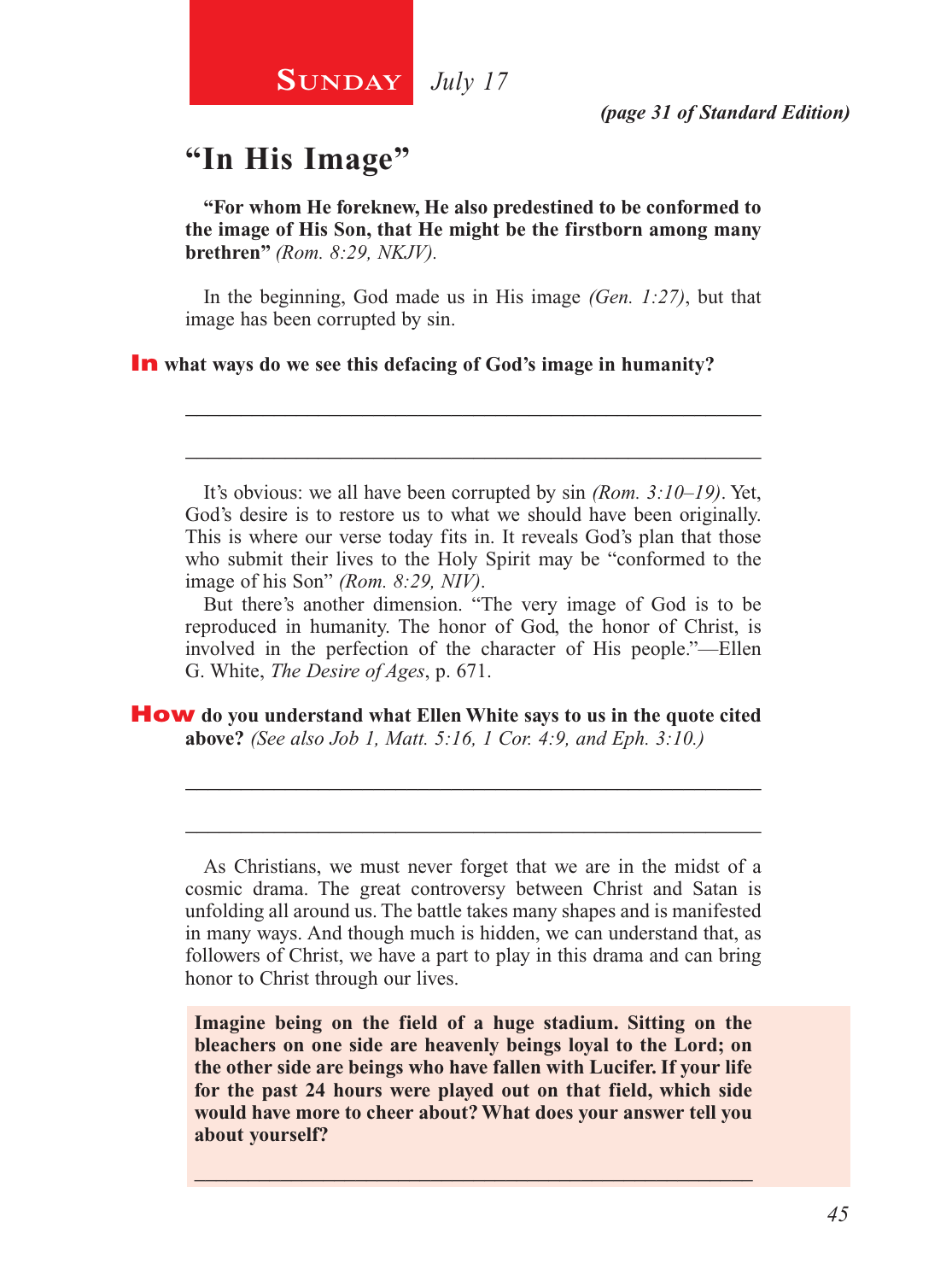# **Faith Amid the Refining Fire**

It's one thing to be in a battle; it's another not even to see the forces arrayed in that battle. In a sense, this is what we as Christians deal with. We know that the forces are out there, we can feel them in our lives, and yet, we have to press ahead in faith, trusting Him "who is invisible" *(Heb. 11:27, NKJV).*

\_\_\_\_\_\_\_\_\_\_\_\_\_\_\_\_\_\_\_\_\_\_\_\_\_\_\_\_\_\_\_\_\_\_\_\_\_\_\_\_\_\_\_\_\_\_\_\_\_\_\_\_

\_\_\_\_\_\_\_\_\_\_\_\_\_\_\_\_\_\_\_\_\_\_\_\_\_\_\_\_\_\_\_\_\_\_\_\_\_\_\_\_\_\_\_\_\_\_\_\_\_\_\_\_

\_\_\_\_\_\_\_\_\_\_\_\_\_\_\_\_\_\_\_\_\_\_\_\_\_\_\_\_\_\_\_\_\_\_\_\_\_\_\_\_\_\_\_\_\_\_\_\_\_\_\_\_

Read **Job 23:1–10. What is the essence of Job's struggle? What does he not see? At the same time, what does he take on faith, despite all his trials?**

Even amid his terrible trials, Job trusted in the Lord. Despite everything, Job was determined to endure. And one of the things that kept him persevering was gold—not a gold medal; rather, he was looking into the future and realized that if he held on to God, he would come out the better for it—he would come out like gold. How much Job knew of what was happening behind the scenes, we aren't told. Regardless of how much was hidden from him, he endured the refining fire anyway.

Do you fear the fire? Do you worry about the heat that circumstances generate? Perhaps, as with Job, the heat of God seems unexplainable. It may be the difficulty of adjusting to a new job or a new home. It could be having to survive ill treatment at work, or even within your own family. It could be illness or financial loss. Hard as it is to understand, God can use these trials to refine you and purify you and bring out His image in your character.

Being proven to be gold seems to be an incentive for Job here, something to fix his eyes upon, and that helps pull him through his troubles. It's a powerful testimony to his character already that, amid all the pain and suffering, he was able to sense the reality of the purifying process. Also, however much he didn't understand, he knew that these trials would refine him.

**In your own experience, how do trials refine and purify? What other ways could you be refined, other than through suffering?** 

\_\_\_\_\_\_\_\_\_\_\_\_\_\_\_\_\_\_\_\_\_\_\_\_\_\_\_\_\_\_\_\_\_\_\_\_\_\_\_\_\_\_\_\_\_\_\_\_\_\_\_\_ \_\_\_\_\_\_\_\_\_\_\_\_\_\_\_\_\_\_\_\_\_\_\_\_\_\_\_\_\_\_\_\_\_\_\_\_\_\_\_\_\_\_\_\_\_\_\_\_\_\_\_\_ \_\_\_\_\_\_\_\_\_\_\_\_\_\_\_\_\_\_\_\_\_\_\_\_\_\_\_\_\_\_\_\_\_\_\_\_\_\_\_\_\_\_\_\_\_\_\_\_\_\_\_\_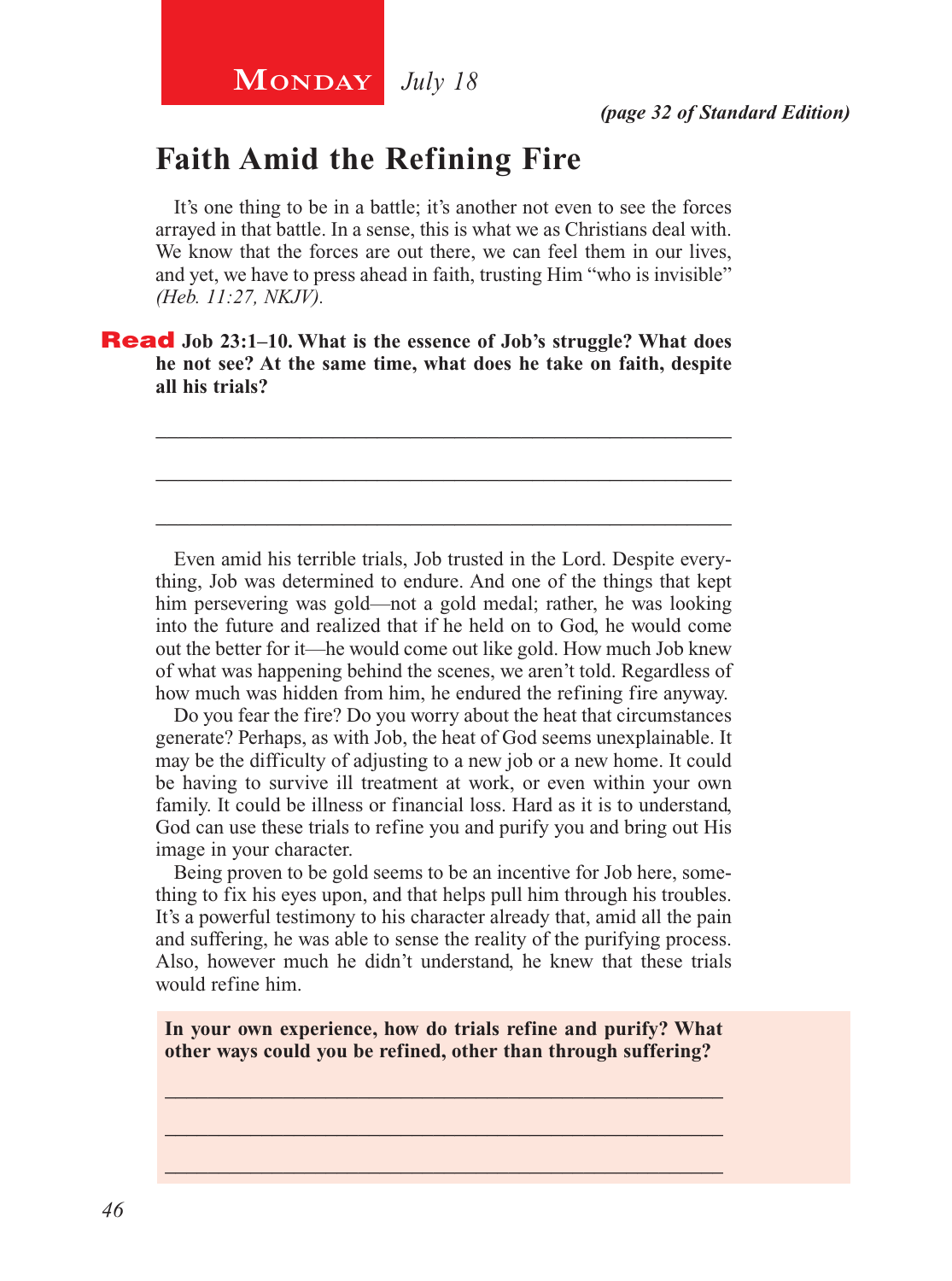# **Jesus' Last Words**

Jesus was in Jerusalem, about to die. According to Matthew's Gospel, Jesus' last teaching hour before Passover is spent telling His disciples parables, including the ones about the ten virgins and the sheep and the goats. These stories are related to the way we should live as we wait for Jesus to come. Thus, their relevancy to today—with the signs of Jesus' soon return all around us—has never been more significant.

In the parable of the ten virgins *(Matt. 25:1–12)*, many commentators point out that the oil is a symbol for the Holy Spirit. Ellen White agrees, but also says that this oil is a symbol for character and that it is something no one can acquire for us.

**Read** the parable. In what ways does the meaning of the story change, **depending on whether you see oil as a symbol of the Holy Spirit or of the possession of character? What are the implications of this story for you if the oil represents the Holy Spirit, or a Christlike character?**

| Holy Spirit: |  |
|--------------|--|
|              |  |

\_\_\_\_\_\_\_\_\_\_\_\_\_\_\_\_\_\_\_\_\_\_\_\_\_\_\_\_\_\_\_\_\_\_\_\_\_\_\_\_\_\_\_\_\_\_\_\_\_\_\_\_

\_\_\_\_\_\_\_\_\_\_\_\_\_\_\_\_\_\_\_\_\_\_\_\_\_\_\_\_\_\_\_\_\_\_\_\_\_\_\_\_\_\_\_\_\_\_\_\_\_\_\_\_

\_\_\_\_\_\_\_\_\_\_\_\_\_\_\_\_\_\_\_\_\_\_\_\_\_\_\_\_\_\_\_\_\_\_\_\_\_\_\_\_\_\_\_\_\_\_\_\_\_\_\_\_

Character:

Read **the parable of the sheep and the goats in Matthew 25:31–46. What criteria are used in separating the sheep and the goats?**

Notice that the king separates the sheep and the goats based on their works, their character. Though Jesus is not teaching salvation by works here, we can see how important character development is in the plan of salvation and how those who are truly saved by Christ will reflect that salvation through their lives and characters.

**It has been said that "character is what a person is in the dark." What sort of person are you when no one is looking? What does the answer tell you about changes that you need to make?**

\_\_\_\_\_\_\_\_\_\_\_\_\_\_\_\_\_\_\_\_\_\_\_\_\_\_\_\_\_\_\_\_\_\_\_\_\_\_\_\_\_\_\_\_\_\_\_\_\_\_\_\_ \_\_\_\_\_\_\_\_\_\_\_\_\_\_\_\_\_\_\_\_\_\_\_\_\_\_\_\_\_\_\_\_\_\_\_\_\_\_\_\_\_\_\_\_\_\_\_\_\_\_\_\_ \_\_\_\_\_\_\_\_\_\_\_\_\_\_\_\_\_\_\_\_\_\_\_\_\_\_\_\_\_\_\_\_\_\_\_\_\_\_\_\_\_\_\_\_\_\_\_\_\_\_\_\_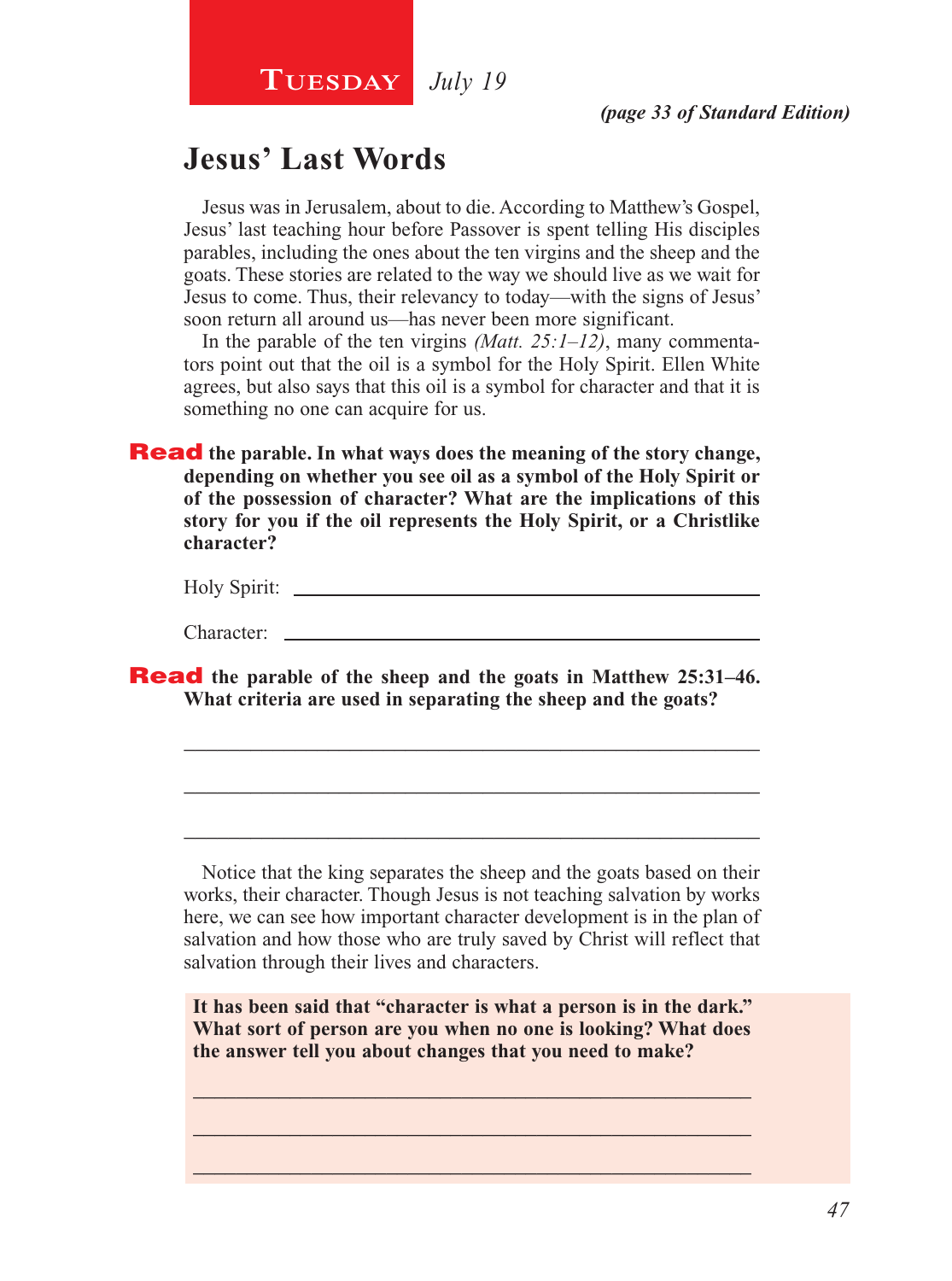# **"The Wise"**

Yesterday we looked at the importance of character for those waiting for the Second Coming. Today we will look more specifically at the importance of character for those who are alive at the second coming of Jesus.

\_\_\_\_\_\_\_\_\_\_\_\_\_\_\_\_\_\_\_\_\_\_\_\_\_\_\_\_\_\_\_\_\_\_\_\_\_\_\_\_\_\_\_\_\_\_\_\_\_\_\_\_

\_\_\_\_\_\_\_\_\_\_\_\_\_\_\_\_\_\_\_\_\_\_\_\_\_\_\_\_\_\_\_\_\_\_\_\_\_\_\_\_\_\_\_\_\_\_\_\_\_\_\_\_

\_\_\_\_\_\_\_\_\_\_\_\_\_\_\_\_\_\_\_\_\_\_\_\_\_\_\_\_\_\_\_\_\_\_\_\_\_\_\_\_\_\_\_\_\_\_\_\_\_\_\_\_

**Read** Daniel 12:1–10. What is the context? What time in earth's his**tory is being referred to? Most important, what can we tell from these verses about the character of God's people during these times? What characteristics are given them, in contrast to the wicked?** *(See also Rev. 22:11.)*

Daniel is told that just before Jesus comes, there will be a time of distress unequaled at any other time of history. In Daniel 12:3, 10, we're given a depiction of the righteous and the wicked during this time. Notice how the wicked " 'shall do wickedly' " *(Dan. 12:10, NKJV)* in contrast to the righteous, who in verse 3 shine brightly, perhaps because they have been " 'purified, made spotless and refined' " *(Dan. 12:10, NIV)* during this " 'time of trouble, such as never was since there was a nation, even to that time' " *(Dan. 12:1, NKJV)*. In contrast, too, the wicked do not understand, but the righteous are "wise" and do understand.

Understand what? Math, science, higher criticism? Proverbs says that "the fear of the LORD is the beginning of knowledge" *(Prov. 1:7, the team of the LORD is the beginning of knowledge*" *(Prov. 1:7, the team of the LORD is the beginning of knowledge*" *(Prov. 1:7, the team of the LO NKJV*). Perhaps, in this context, the "wise" are wise because they have an understanding of these final events, the time of trouble as it unfolds. They are not taken by surprise; from their study of the Word, they know it's coming. And most important, they know enough to allow this time of trouble to purify and refine them; the wicked, on the other hand, are just made more obstinate in their rebellion and thus continue in their wickedness.

The crucial point is that here we are given a depiction of a people who have been through a refining and purifying process.

**Though we've looked at these texts in the context of the very last days, what principles do we see here that can help us to understand better what the purifying and refining process is all about, even today?**

\_\_\_\_\_\_\_\_\_\_\_\_\_\_\_\_\_\_\_\_\_\_\_\_\_\_\_\_\_\_\_\_\_\_\_\_\_\_\_\_\_\_\_\_\_\_\_\_\_\_\_\_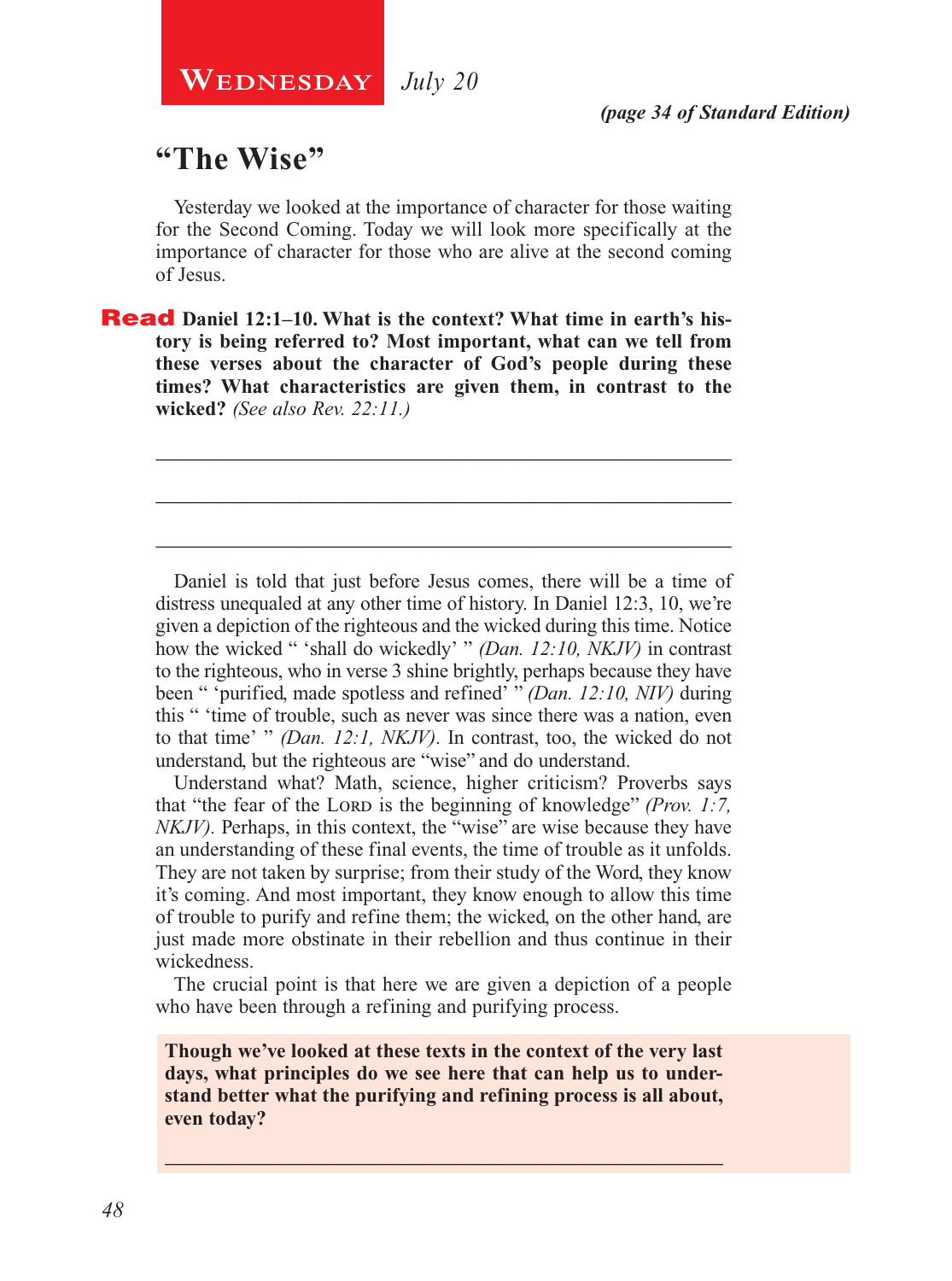## **Character and Community**

A song goes like this: "I am a rock, I am an island." Have you ever felt like that—wanting to stand alone? You may even have heard people say, "Well, my walk with God is a private affair. It's not something I want to talk about."

\_\_\_\_\_\_\_\_\_\_\_\_\_\_\_\_\_\_\_\_\_\_\_\_\_\_\_\_\_\_\_\_\_\_\_\_\_\_\_\_\_\_\_\_\_\_\_\_\_\_\_\_

\_\_\_\_\_\_\_\_\_\_\_\_\_\_\_\_\_\_\_\_\_\_\_\_\_\_\_\_\_\_\_\_\_\_\_\_\_\_\_\_\_\_\_\_\_\_\_\_\_\_\_\_

#### Read **Ephesians 4:11–16. What's the point Paul is making here? What role does he give here for community?**

When Paul writes to the Ephesians, he describes the church as a body. Jesus is the Head, and His people make up the rest. If you look at Ephesians 4:13, you will notice the ultimate purpose of living in such a community—it is to experience "the whole measure of the fullness of Christ" *(NIV)*. And for that we need each other!

It certainly is possible to be a Christian all alone. Indeed, as for many people throughout the centuries who have been ridiculed or persecuted, standing alone is often unavoidable. It is a powerful witness to the power of God that men and women do not buckle under the pressures that surround them. However, while this is true, Paul emphasizes a critical truth: ultimately, we experience and reveal the fullness of Christ when we are working together in fellowship with each other.

\_\_\_\_\_\_\_\_\_\_\_\_\_\_\_\_\_\_\_\_\_\_\_\_\_\_\_\_\_\_\_\_\_\_\_\_\_\_\_\_\_\_\_\_\_\_\_\_\_\_\_\_

\_\_\_\_\_\_\_\_\_\_\_\_\_\_\_\_\_\_\_\_\_\_\_\_\_\_\_\_\_\_\_\_\_\_\_\_\_\_\_\_\_\_\_\_\_\_\_\_\_\_\_\_

In **today's text, what does Paul say must happen before the fullness of Christ may be revealed in our Christian community?**

**In** what way is the witness of a community that is revealing the fullness **of Christ different from the witness of an individual that is revealing the fullness of Christ? What are the implications for this in the context of the great controversy?** *(See Eph. 3:10.)*

> **It's easy to be nice when you are by yourself or with strangers, but it is much harder to be nice to people you either know really well or don't like. This means that when we still show these people grace and kindness, we provide an irresistible witness to the truth about God.**

\_\_\_\_\_\_\_\_\_\_\_\_\_\_\_\_\_\_\_\_\_\_\_\_\_\_\_\_\_\_\_\_\_\_\_\_\_\_\_\_\_\_\_\_\_\_\_\_\_\_\_\_

\_\_\_\_\_\_\_\_\_\_\_\_\_\_\_\_\_\_\_\_\_\_\_\_\_\_\_\_\_\_\_\_\_\_\_\_\_\_\_\_\_\_\_\_\_\_\_\_\_\_\_\_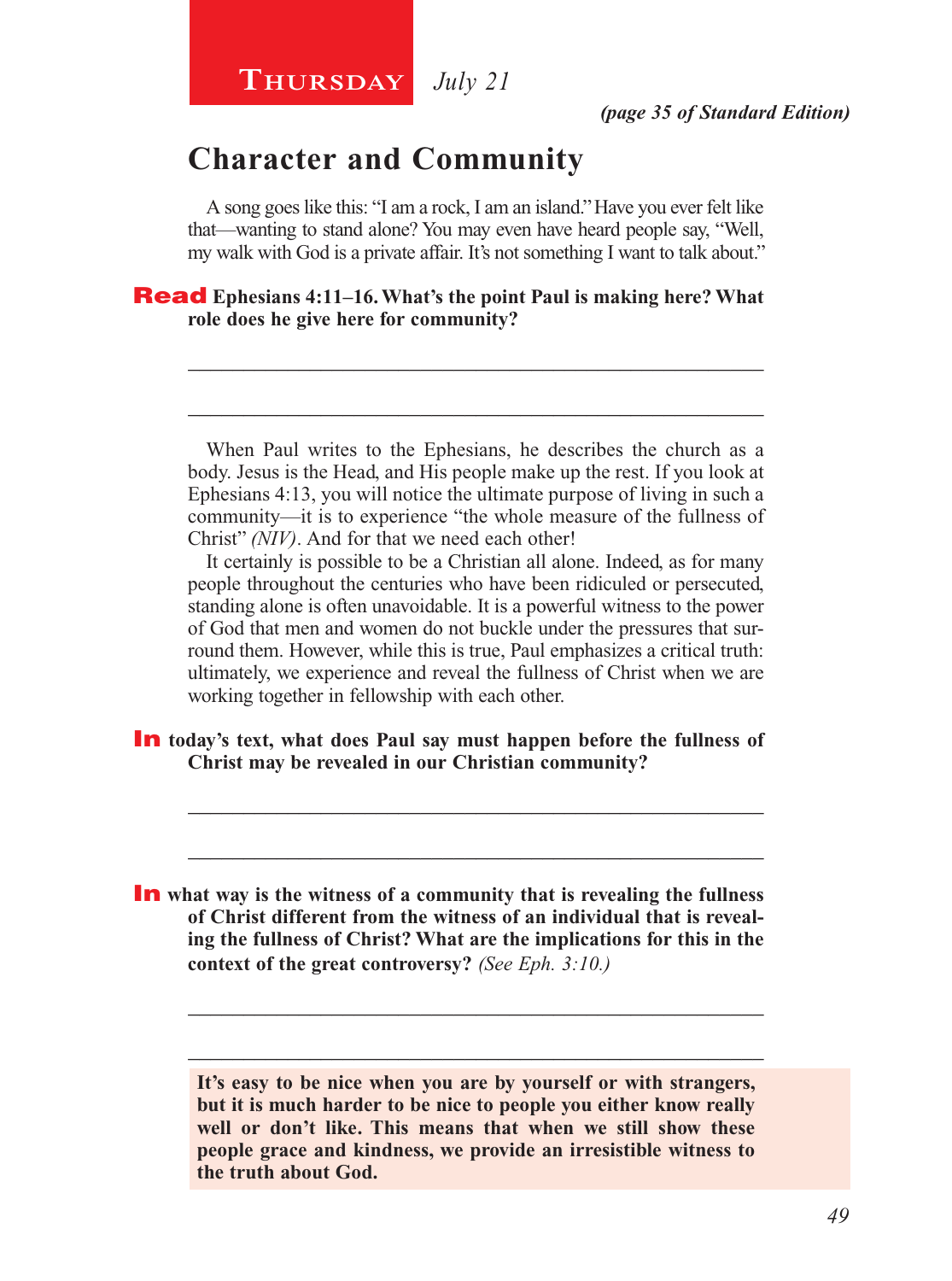# **FRIDAY** July 22

#### *(page 36 of Standard Edition)*

**Further Thought:** Read Ellen G. White, "God Promises Us a New Heart of Flesh," p. 100, in *Sons and Daughters of God*; " To Meet the Bridegroom,' " pp. 405–421, in *Christ's Object Lessons*; "The Time of Trouble," pp. 613–634, in *The Great Controversy.* 

"Character building is the most important work ever entrusted to human beings; and never before was its diligent study so important as now. Never was any previous generation called to meet issues so momentous; never before were young men and young women confronted by perils so great as confront them today."—Ellen G. White, *Education*, p. 225.

"In the parable, the foolish virgins are represented as begging for oil, and failing to receive it at their request. This is symbolic of those who have not prepared themselves by developing a character to stand in a time of crisis. It is as if they should go to their neighbors and say, Give me your character, or I shall be lost. Those that were wise could not impart their oil to the flickering lamps of the foolish virgins. Character is not transferable. It is not to be bought or sold; it is to be acquired. The Lord has given to every individual an opportunity to obtain a righteous character through the hours of probation; but he has not provided a way by which one human agent may impart to another the character which he has developed by going through hard experiences, by learning lessons from the great Teacher, so that he can manifest patience under trial, and exercise faith so that he can remove mountains of impossibility."—Ellen G. White, *The Youth's Instructor*, January 16, 1896.

#### Discussion Questions:

Ê **What does "character building" mean? How can you do this? How much of a visible priority is character building within your own life and your church community?**

 $\bullet$  Thursday's study talked about the important role of community **in the life of a Christian. How well does your local church function as the body of Christ? How well do you represent the Lord as a community? As a class, talk about what you can do to improve.**

 $\bullet$  As a class, talk about the question of why character building is **important, even though we are saved by faith alone in Jesus. Since His righteousness and His perfect character are what save us, then why do we need to develop character?**

*Helen Keller, who was deaf and blind from an early age, wrote,* **"Character cannot be developed in ease and quiet. Only through experience of trial and suffering can the soul be strengthened, vision cleared, ambition inspired, and success achieved."—***Leadership***, vol. 17, no. 4. Do you agree? Discuss the relationships between character, suffering, and the great controversy.**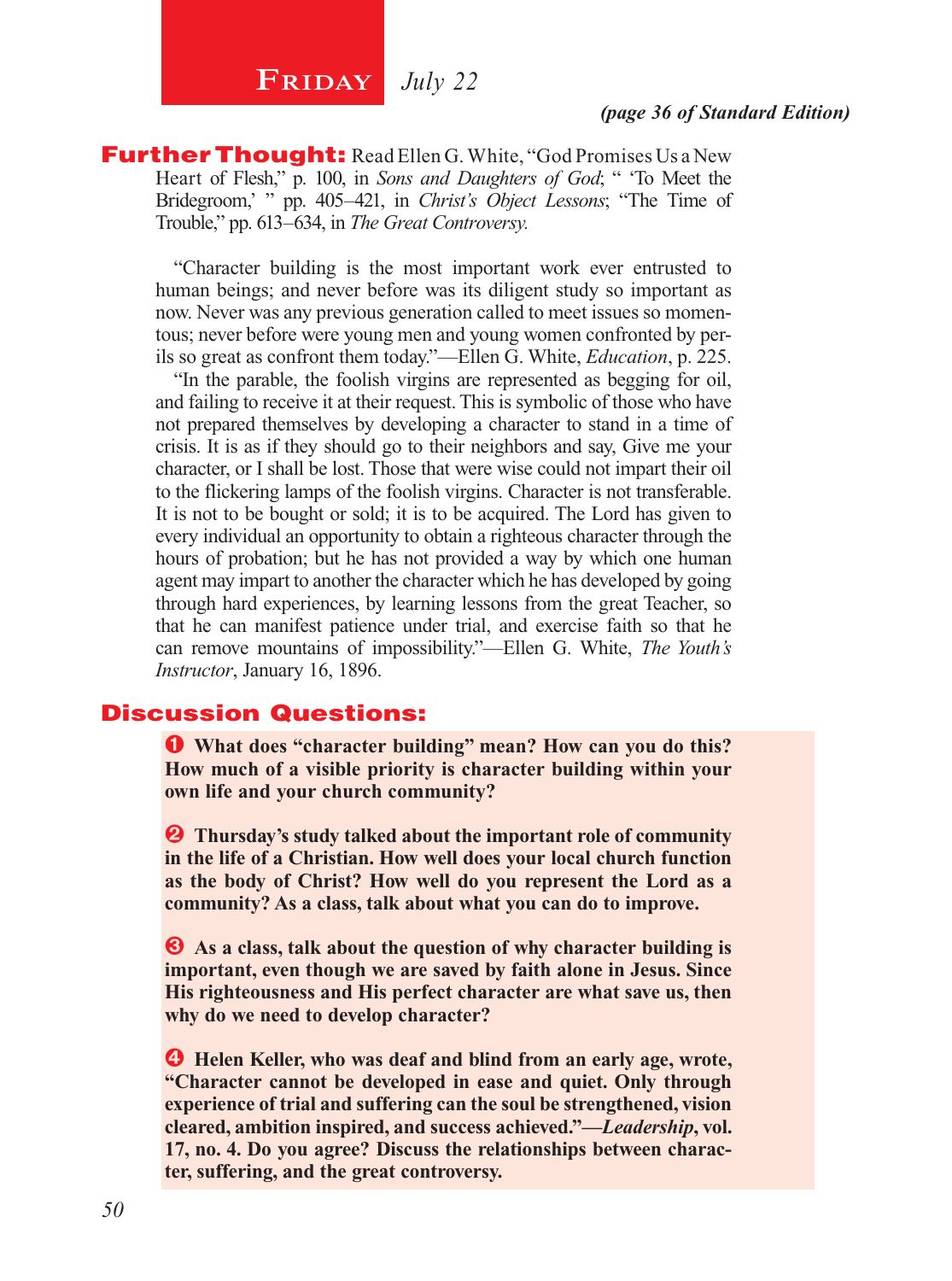# INSIDES*tory*

# Part 4: Plotting With Spirits

*By* Andrew McChesney

Months passed before Mother and Junior learned why Father had abandoned them for two months and lived in the Candomblé temple in Manaus, Brazil. It was because Junior wanted to become a Seventh-day Adventist.

After seeing a man baptized at Alpha Seventh-day Adventist Community Church, Junior told Mother that he also wanted to be baptized. Mother told Father, and Father, at the temple, was ordered by evil spirits to stop the plan.

At home, Father tried to convince Junior to reconsider, but the boy stood firm. The evil spirits stepped up their pressure, telling Father that he would be destroyed if he did not stop Junior. Father didn't understand how Junior's baptism could destroy him, but he agreed to a plan by the spirits to move out of the house. The spirits said Mother would lose both her husband and her job on the same day, and she would stop taking Junior to church. Father didn't want to leave home, and he worried about the plan all day. But when Mother arrived home late from a church event that night, he angrily decided to leave.

At first, the plan unfolded as predicted. The next day, Father left the house, and Mother lost her job. But the rest of the plan fell through. The spirits had hoped that Mother would run out of money and stop taking Junior to church. But when Mother couldn't afford to buy gasoline, church members offered rides in their cars. After two months, the spirits declared that they would create a new plan to prevent Junior from being baptized. They told Father to return home.

Meanwhile, Junior had started Bible studies in preparation for baptism. He joined Pathfinders, participated in the church's music program, and helped operate the church's sound system. Although the evil spirits had promised to stop Junior from being baptized, the boy's desire only grew. To Father's chagrin, Mother also started talking about getting baptized.

Pastor Ricardo set the date for Junior's baptism on October 29, a year after the boy had first heard about the Adventist Church at his friend Clifferson's house. Mother longed to be baptized at the same time. When she told Pastor Ricardo, he gazed at her seriously. "You cannot be baptized because you're not legally married," he said. The words hit Mother like a punch. Her common-law marriage was blocking her desire to be baptized with Junior. Pastor Ricardo saw her disappointment. "Don't worry," he said. "Ask Eduardo to marry you."

Tears flowed down Mother's cheeks as she left church. She doubted Father would agree, but she sought him out. "I have a question. No matter how you answer, our relationship won't change. Will you marry me?"

Father pursed his lips into a pouty, puppy-dog expression. Then his face grew serious. "No," he said. "I'll never marry you."

*Your Thirteenth Sabbath Offering will help open eight churches in the South American Division, including four in Brazil, where Father* (EDUARDO FERREIRA DOS SANTOS) and his family live.

**Provided by the General Conference Office of Adventist Mission, which uses Sabbath School mission offerings to spread the gospel worldwide. Read new stories daily at AdventistMission.org.**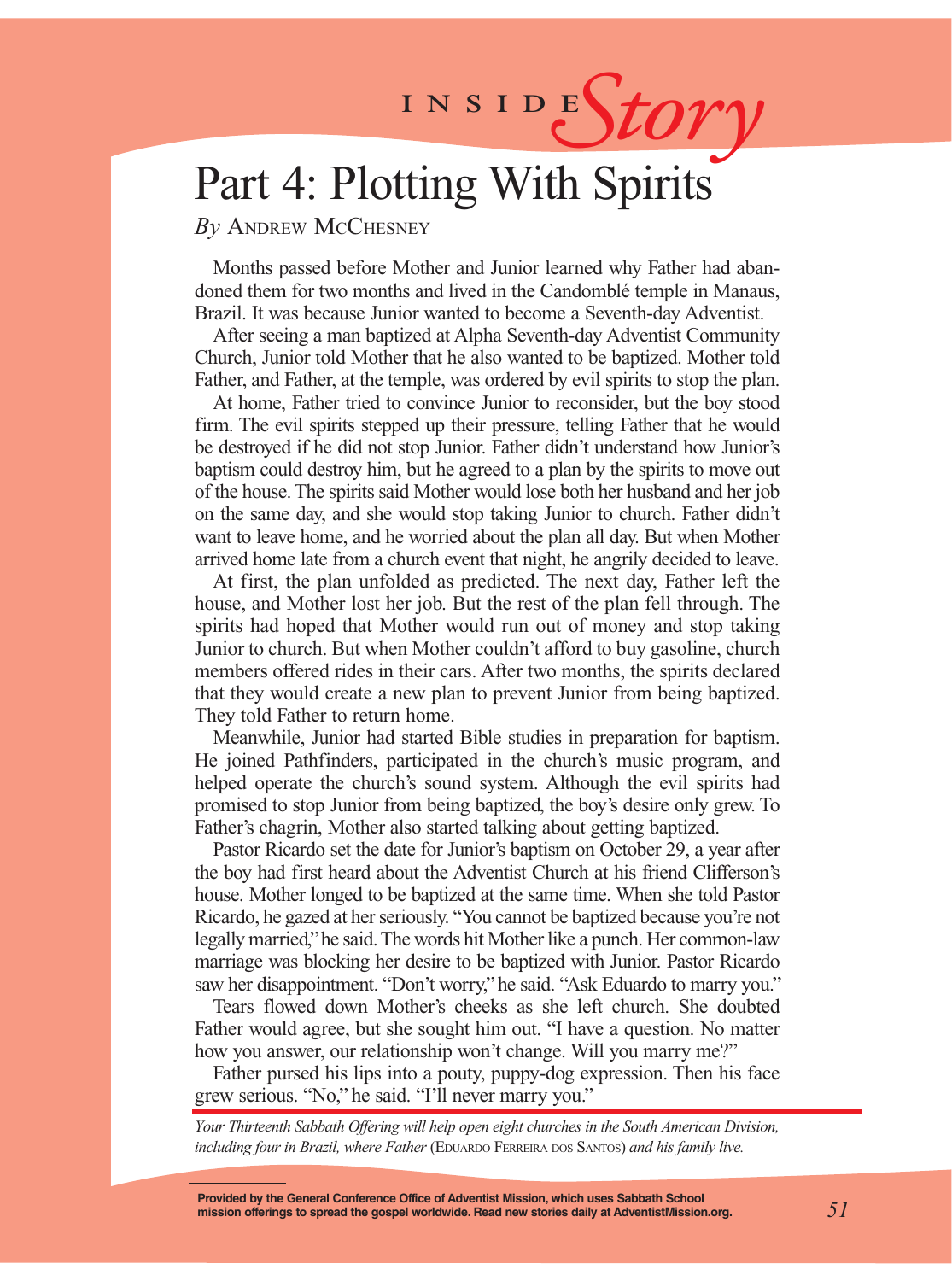#### Key Text: *2 Corinthians 3:18*

Study Focus: *Matt. 5:16, 1 Cor. 4:9, Eph. 3:10, Job 23:1–10, Matt. 25:1–12, Dan. 12:1–10, Eph. 4:11–16.*

# *Part I: Overview*

This week's lesson focuses on the crucible of purification. Purification requires a standard. In our case, the standard is the image of God in us and the image of Jesus Christ, who is the perfect reflection of the image of God *(Heb. 1:3).* Purification also requires an agent of purification, which the Bible often presents as fire *(1 Pet. 1:7, Rev. 3:18).* The result of purification is seen in our character, represented by the oil in the lamps of the ten virgins in the parable of Jesus *(Matt. 25:1–13).* The book of Daniel describes the character of those purified as "wise" in the things of God *(Dan. 1:19, 20; Dan. 2:47, 48; Dan. 3:26–30).*

**Lesson Themes:** This week's lesson highlights four major themes.

- 1. Suffering plays an essential role in the process of character formation and purification.
- 2. We will see that character formation is the restoration of the image of God in humans, as they were created by God in the beginning, as well as the shaping of our characters according to the image of Christ.
- 3. This formation of character entails the theme of the cosmic conflict. It is in this conflict between good and evil, God and Satan, that we experience the crucible of maturity.
- 4. Purification and maturity are never achieved by individuals in isolation; rather, purification and maturity are achieved by individuals in communities.

# *Part II: Commentary*

#### **Ellen G. White on Suffering Trials**

The subject of the relation between crucibles and purification is very important. Ellen G. White's comments on this subject are revealing and relevant. In one of her major books, she quotes John Huss's letter to a friend in which Huss relates the suffering of Jesus to our suffering. In that same letter, Huss also relates suffering to purification: "Jesus Christ suffered for His well-beloved; and therefore ought we to be astonished that He has left us His example, in order that we may ourselves endure with patience all things for our own salvation? He is God, and we are His crea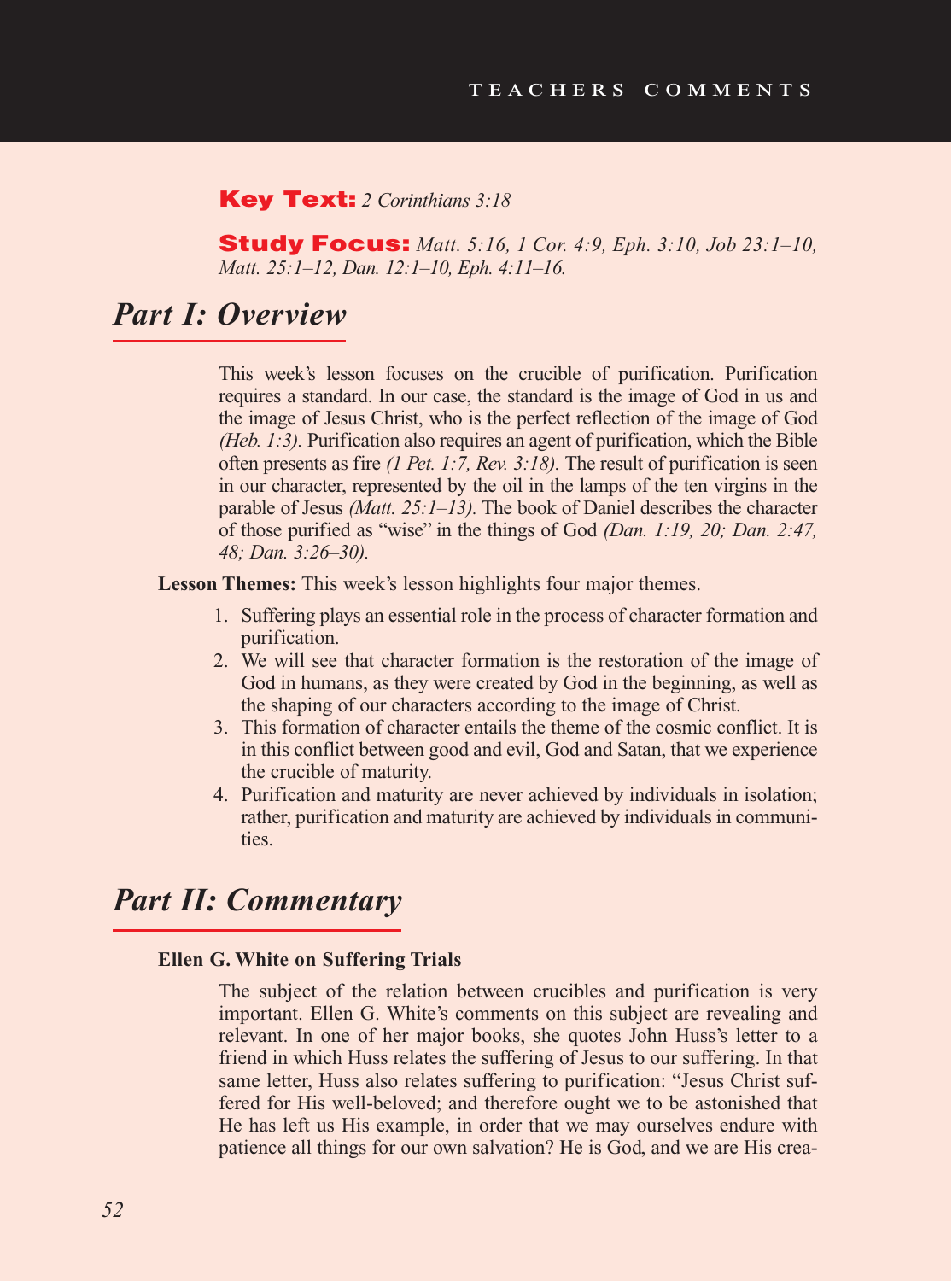tures; He is the Lord, and we are His servants; He is Master of the world, and we are contemptible mortals—yet He suffered! Why, then, should we not suffer also, particularly when suffering is for us a purification? Therefore, beloved, if my death ought to contribute to His glory, pray that it may come quickly, and that He may enable me to support all my calamities with constancy."—*The Great Controversy*, p. 105.

Elsewhere, Ellen G. White writes in a similar vein herself: "Complain not bitterly of the trial which comes upon you, but let your eyes be directed to Christ, who has clothed his divinity with humanity, in order that we may understand how great is his interest in us since he has identified himself with suffering humanity. He tasted the cup of human sorrow, he was afflicted in all our afflictions, he was made perfect through suffering, tempted in all points like as humanity is tempted, in order that he might succor those who are in temptation. He says, 'I will make a man more precious than fine gold, even a man than the golden wedge of Ophir.' He will make a man precious by abiding with him, by giving unto him the Holy Spirit. He says, 'If ye then, being evil, know how to give good gifts unto your children, how much more shall your heavenly Father give the Holy Spirit to them that ask him?' "—*The Signs of the Times*, March 5, 1896.

To a church member controlled by appetite, she writes: "Now he should so estimate the eternal reward, the treasure in the heavens, the immortal inheritance, the crown of glory that is unfading, that he can cheerfully sacrifice the gratification of depraved appetite, let the consequence or suffering be ever so great, in order to accomplish the work of purification of the flesh and of the spirit."—*Testimonies for the Church*, vol. 2, p. 99.

To "Brother G," Ellen G. White writes a letter explaining the relation between suffering and purification in the Advent people preparing for the second coming of Jesus: "The purification of the people of God cannot be accomplished without their suffering. God permits the fires of affliction to consume the dross, to separate the worthless from the valuable, that the pure metal may shine forth. He passes us from one fire to another, testing our true worth. If we cannot bear these trials, what will we do in the time of trouble? If prosperity or adversity discover falseness, pride, or selfishness in our hearts, what shall we do when God tries every man's work as by fire, and lays bare the secrets of all hearts? True grace is willing to be tried; if we are loath to be searched by the Lord, our condition is serious indeed. God is the refiner and purifier of souls; in the heat of the furnace the dross is separated forever from the true silver and gold of the Christian character. Jesus watches the test. He knows what is needed to purify the precious metal that it may reflect the radiance of His divine love."—*Testimonies for the Church*, vol. 4, pp. 85, 86.

She continues this topic in the same profound manner: "God brings His people near Him by close, testing trials, by showing them their own weakness and inability, and by teaching them to lean upon Him as their only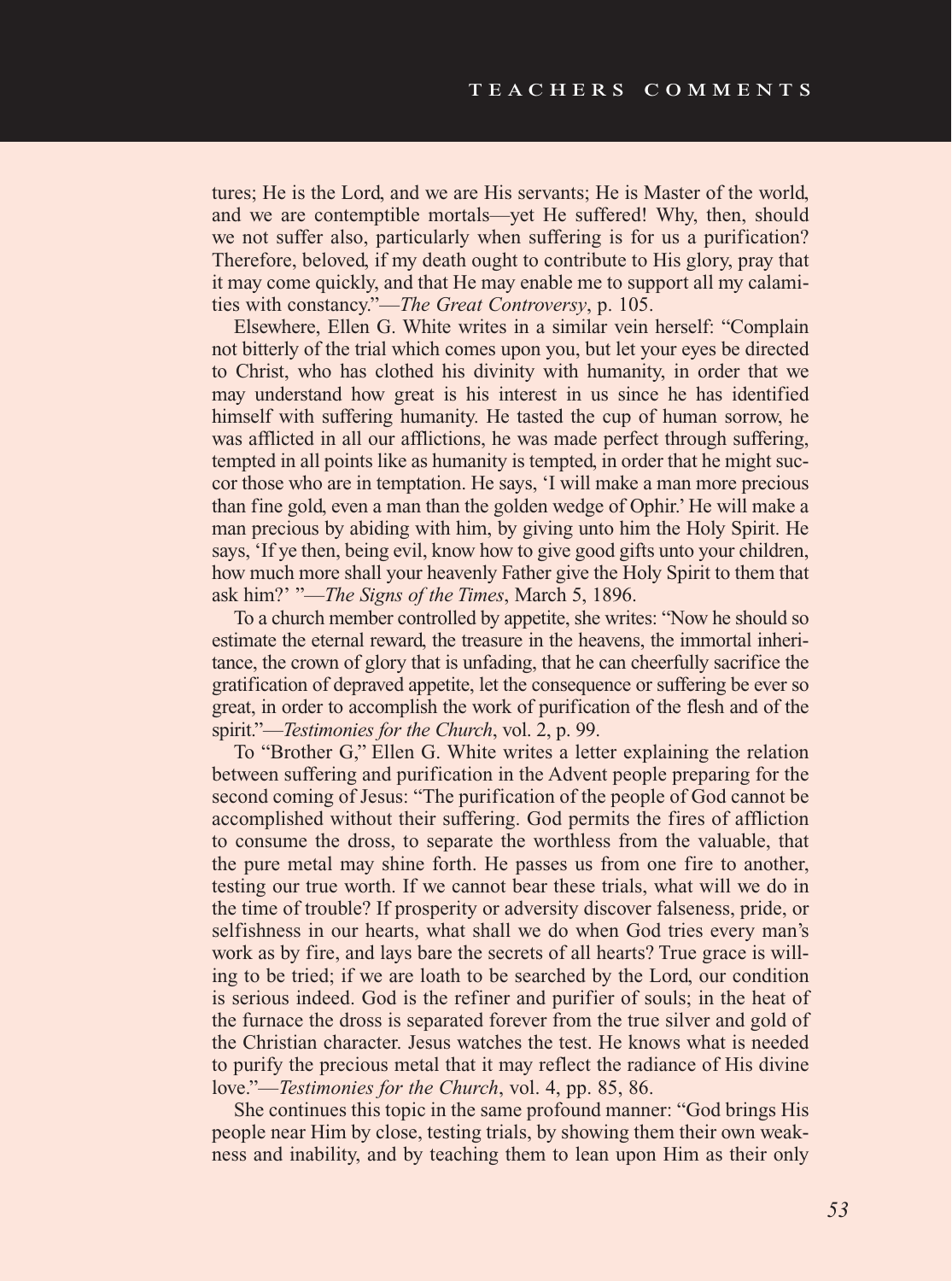help and safeguard. Then His object is accomplished. They are prepared to be used in every emergency, to fill important positions of trust, and to accomplish the grand purposes for which their powers were given them. God takes men upon trial; He proves them on the right hand and on the left, and thus they are educated, trained, disciplined. Jesus, our Redeemer, man's representative and head, endured this testing process. He suffered more than we can be called upon to suffer. He bore our infirmities and was in all points tempted as we are. He did not suffer thus on His own account, but because of our sins; and now, relying on the merits of our Overcomer, we may become victors in His name.

"God's work of refining and purifying must go on until His servants are so humbled, so dead to self, that, when called into active service, their eye will be single to His glory. He will then accept their efforts; they will not move rashly, from impulse; they will not rush on and imperil the Lord's cause, being slaves to temptations and passions and followers of their own carnal minds set on fire by Satan. Oh, how fearfully is the cause of God marred by man's perverse will and unsubdued temper! How much suffering he brings upon himself by following his own headstrong passions! God brings men over the ground again and again, increasing the pressure until perfect humility and a transformation of character bring them into harmony with Christ and the spirit of heaven, and they are victors over themselves."—*Testimonies for the Church*, vol. 4, p. 86.

# *Part III: Life Application*

**1. We have learned that we are purified from our sins by the substitutionary sacrifice of Jesus. But we also have learned that we are purified by suffering. Is there a contradiction between these two ideas? Not at all. We are justified by God's grace, and we receive His forgiveness of sins by faith; thus, we are set apart for God and live for God. Justification and forgiveness are both declarations and deep spiritual experiences. But then we continue in the experience of grace in the context of the great controversy, in which we are tried and in which we prove ourselves as faithful and loving to our Lord. In this experience, we discover that many times we may fail. We also discover hidden characteristics that must be abandoned. We purge them by God's grace. Purification is a real experience that happens to real persons in a real history. How does this understanding help you in your experience of purification? In what ways have you personally noticed that the Holy Spirit is purifying your character?**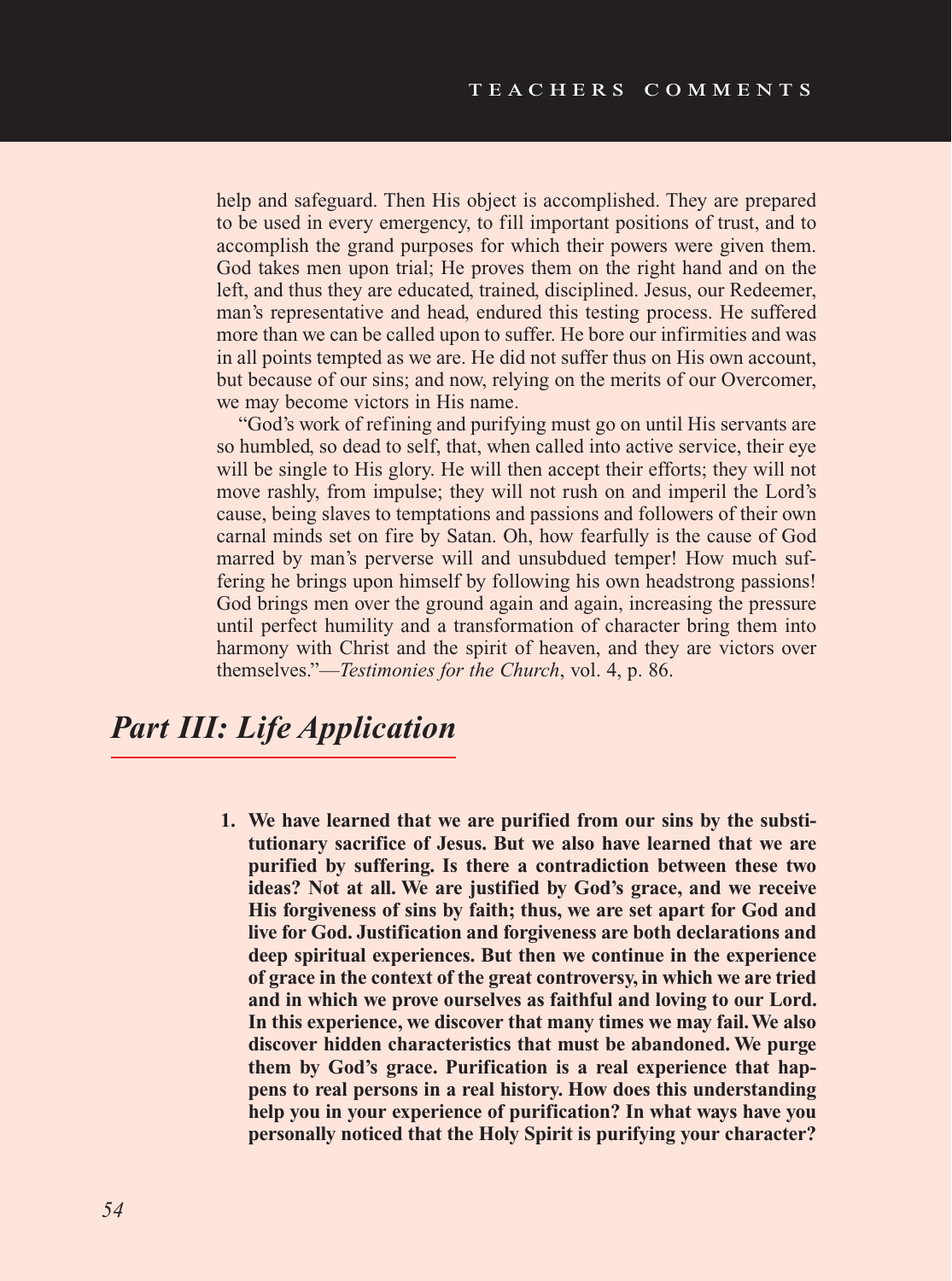| 2. How do you experience continually contemplating the image of Christ in your life? How have you experienced a transformation of<br>your character and personality according to His image? |
|---------------------------------------------------------------------------------------------------------------------------------------------------------------------------------------------|
|                                                                                                                                                                                             |
|                                                                                                                                                                                             |
|                                                                                                                                                                                             |
| 3. In what ways have you experienced growing more mature in your<br>faith as an individual? How could you describe this growth?                                                             |